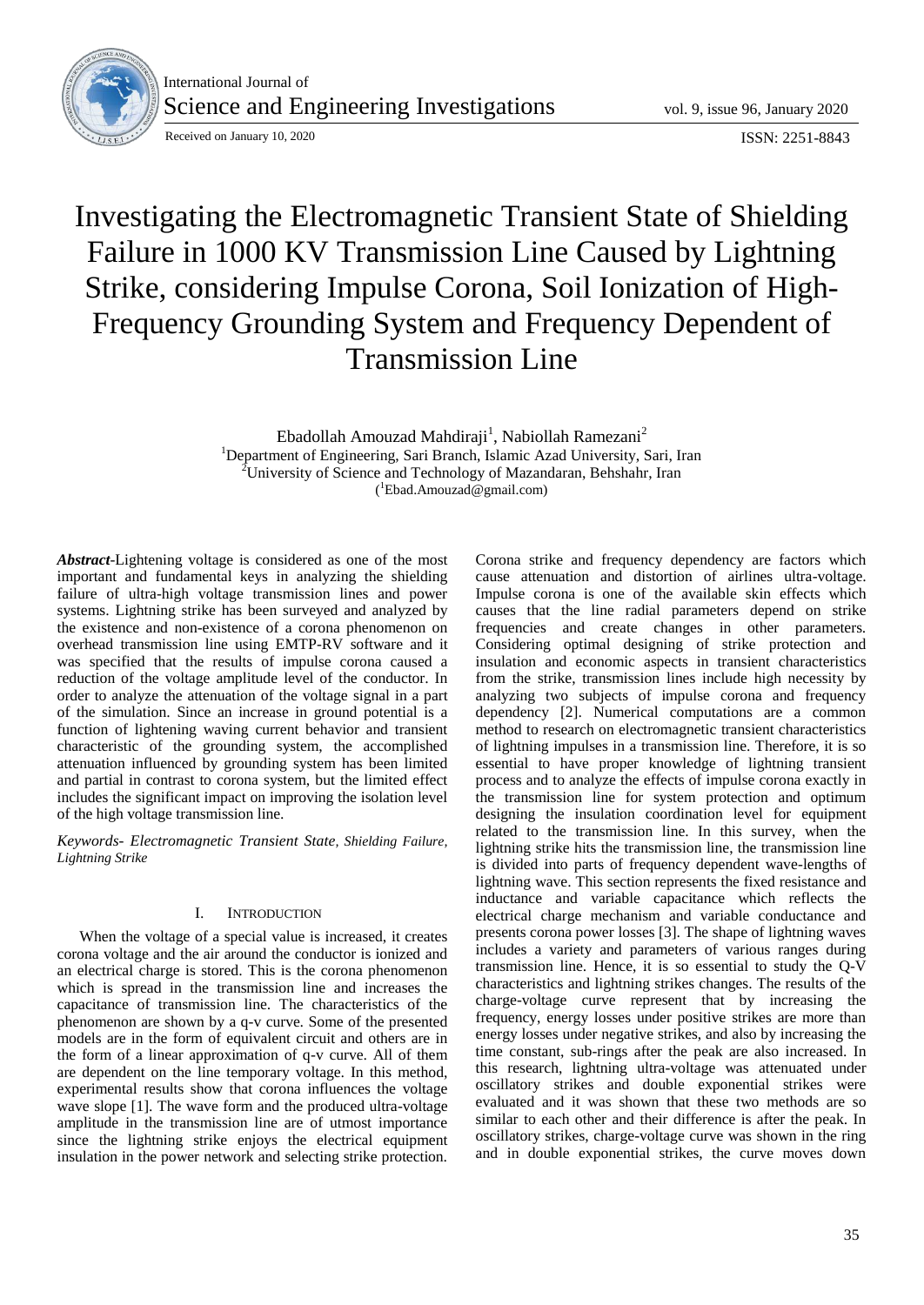smoothly [4]. The electric analysis was accomplished on polymer level by positive impulse corona in the air. In this method, it was considered as output (circuit current) and input (electrical fields and electrical charge space density) in the computer simulation analysis. In this study, dynamic and electric charge distribution and electrical fields have been analyzed and compared with two electric loading models from Corona (radiative and explosive). The results in this method represented that electric charge subsidence is seen continuously in radioactive corona and the charged point radius is increased gradually on a smooth level. In explosive corona, a series of ion are released from solid gas and generally, the charged radius in explosive corona is less than radioactive corona [5]. The lightning due to amplitude and high current slope causes an intense increase of ground potential in place of discharge or striking on the earth. The increase of ground potential can bring too heavy life and financial dangers. The increased value of ground potential is a function of lightening wave-oriented current behavior and also transient characteristics of the grounding system. The lightening grounding system includes three main parts: metal conductors (intermediate conductors) which lead lightening current to the ground electrode, metal electrodes buried in the soil and the ground around the electrodes [6-8]. In this article, impulse corona is not the only studied matter at the time of lightning strike to the transmission line, but it has been considered as a designing high-frequency grounding system and the effects of soil ionization on the function of UHV transmission line available signals in order to improve the ionization level and increase of prediction care in reducing the voltage amplitude.

## II. EQUIVALENT CIRCUIT OF CORONA PHENOMENON

Accomplished studies represent that the conductivity amount in space around corona under lightening ultra-voltage can be ignored. Corona equivalent circuit of the high voltage transmission line has been shown in figure (1). C22, C23, and C24 are considered coupling capacitance between phases in corona model in figure (1). In the presented model, C14, C17, and C26 show capacitance between line and corona model and C15, C18 and C21 show capacitance between corona model and the ground. In the simulation, L and R have been assumed secretly. DC5, DC6, and DC7 are considered corona initial voltages. Before transmission line voltage reaches to corona initial line voltage, diode is off and does not lead, but when transmission line voltage is more than initial line voltage, diode is on and leads. In the simulation, each 100 meters of corona is added to the high voltage transmission line.

Before transmission line voltage reaches to corona initial voltage, diode does not lead and is off; this is the (q-v) corona characteristic in the linear part of the curve, and when line voltage reaches the same value of corona initial voltage, diode leads. Corona capacitance value is obtained by the following formula.

$$
C_{cor} = 2kc\left(1 - \frac{E_0}{U}\right) \tag{1}
$$



Figure 1. Corona equivalent circuit in three phases of transmission line

Which  $U$  is transmission line voltage and  $E_0$  is corona initial voltage and *kc* is corona fixed losses. Corona initial voltage value has been shown in bundle conductors as follows:

$$
E_{_{do}} = nrE_c \ln(\frac{2h}{r_{_{ea}}})[1 + \frac{r(n-1)}{A}]^{-1}
$$
 (2)

*n* is the number of bundled conductors and  $E<sub>C</sub>$  is initial corona field which 30m $\delta$  and  $\delta$  is air relative density coefficient and *m* is roughness coefficient on conductor level. A is bundle space and *req* is bundle conductor equivalent radius. Corona initial voltage for double airlines is as follows:

$$
E_{_{bo}} = \frac{3000m(1 + \frac{0.03}{\sqrt{r_b}})2r_b}{1 + \frac{2r_b}{D}} \ln \frac{2r_b}{\sqrt{r_b D}}
$$
(3)

In which  $r<sub>b</sub>$  is air conductor radius and *D* is considered as the distance between air conductors [9]. In table (1), corona computation parameters have been represented. In this corona model, L=  $0.0644$ mH and R=  $16\Omega$ .

TABLE I. CORONA COMPUTATION PARAMETERS IN TRANSMISSION LINE

| Line type              | Corona initial<br>voltage<br>(KV) | Geometric<br>capacitance<br>(Pf/m) | Corona<br>capacitance<br>(Pf/m) |
|------------------------|-----------------------------------|------------------------------------|---------------------------------|
| Edge phase conductor   | 1481.2551                         | 17.4102                            | 12.1862                         |
| Middle phase conductor | 1513.3453                         | 17.2103                            | 12.0461                         |
| Guard wire             | 276.3341                          | 6.7268                             | 4.9284                          |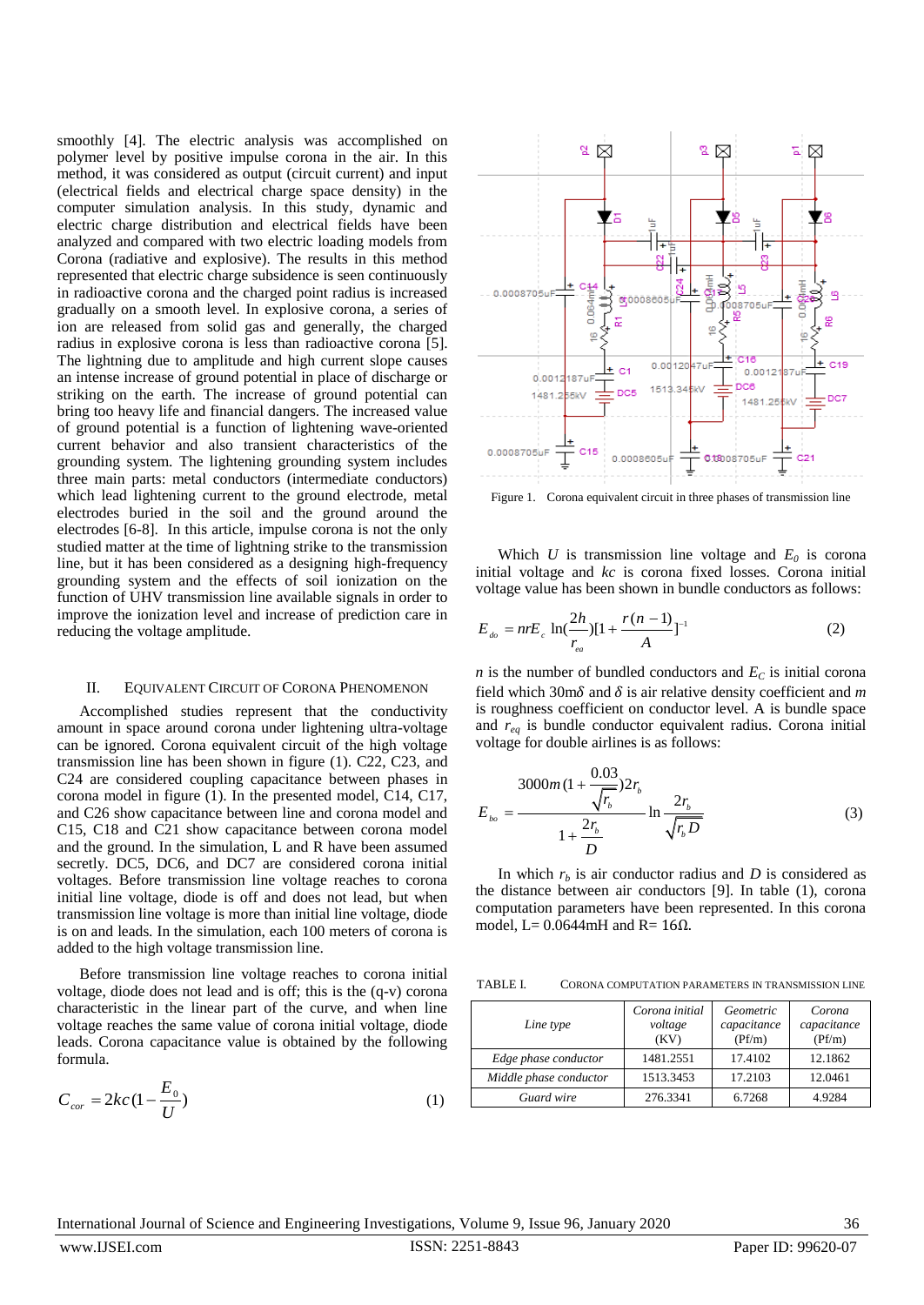## III. HIGH-FREQUENCY OF GROUNDING SYSTEM MODEL BY CONSIDERING SOIL IONIZATION

In general, analysis methods of high-frequency grounding system model and its dynamic behavior at discharging lightening current are categorized into three classes: circuit theory method, transmission line theory method and electromagnetic field theory method. Circuit theory method has been used in the article. A simple method has been presented according to figure (2) for the modeling grounding system in high-frequencies.



Figure 2. Grounding system circuit model by considering soil ionization

In this circuit, the value of  $R_n$  is specified according to the relations (4) and (5) and relation (6) and relation (7) have been suggested to compute a vertical electrode capacitance and for a horizontal electrode, respectively. In which  $\varepsilon$ (F/m) is soil penetrability coefficient. As the depth of horizontal electrode increases, the value of inductance (L) is decreased a little, too. Therefore, the value of inductance is almost equal for horizontal electrodes in various depths. Relation (8) has been suggested in order to compute the inductance value of a vertical electrode and relation (9) for a horizontal electrode. μ(H/m) soil penetrability coefficient is usually considered equal to the vacuum penetrability coefficient. In this method, it is supposed that longitudinal-current has been distributed smoothly in the electrode. In this article, the bar diamond is considered 16mm and copper bar length 2m and also the burial depth 0/5m. The base mast resistance is considered as a set of the circuit. It is a suitable selection model because the wave spread speed in the soil  $150 \text{ m/}\mu\text{s}$  and the base mast resistance includes real geometry dimensions. The base mast resistance has been expressed in equation (10). It must be noted that the high-frequency grounding system used in this article has been buried vertically [10].

$$
R\left(\Omega\right) = \frac{\rho}{2\pi l} \left(\ln\left(\frac{4l}{a}\right) - 1\right) \tag{4}
$$

$$
R\left(\Omega\right) = \frac{\rho}{2\pi l} \left(\ln\left(\frac{2l^2}{ah}\right) - 1\right) \tag{5}
$$

$$
C(F) = \frac{2\pi\epsilon l}{\ln(\frac{4l}{a}) - 1}
$$
 (6)

$$
C(F) = \frac{2\pi\epsilon l}{\ln(\frac{2l^2}{ah}) - 1}
$$
 (7)

$$
L(H) = \frac{\mu l}{2\pi} (\ln \frac{4l}{a} - 1)
$$
 (8)

$$
L(H) = \frac{\mu l}{2\pi} (\ln \frac{2l}{\sqrt{2ah}} - 1)
$$
 (9)

$$
Rrod(i) = \frac{R_{st}}{\sqrt{1 + \frac{i}{fg}}}
$$
\n(10)

$$
I_{g} = \rho_{g} \frac{E_{g}}{2\pi R_{st}^{2}}
$$
 (11)

## IV. DESIGNED MODEL COMPONENTS

In this survey, when lightning strike hits the transmission line, the transmission line is divided into parts of lightning wave frequency dependent wave-lengths. The simulation has been considered 1600 m a transmission line, 5 towers having 400m span and 1000kv power supply with 1.5km away from the power supply. Transmission line various frequency parameters have much relation with a magnetic transient process from lightning strike. Therefore, it has been used as FD-LINE model in the simulation. In the following, power system design components like a ultra-high voltage transmission line, high voltage mast, electric discharge model, lightning current model have been explained. This part represents fixed resistance and inductance and variable capacitance which reflects the electric charge mechanism and variable conductance and presents corona power losses.



Figure 3. Computing model for transmission line by corona phenomenon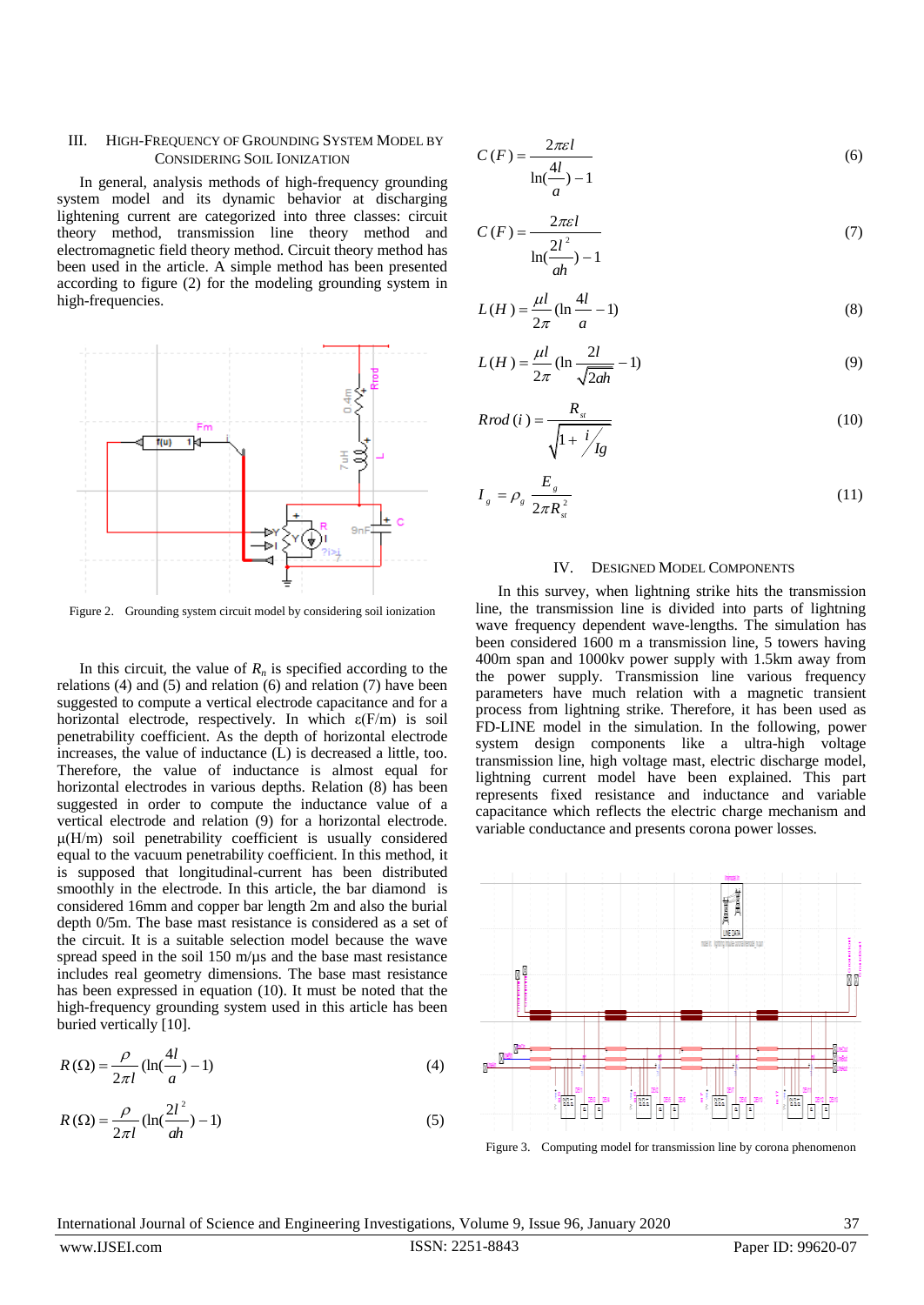The transmission line characteristics include three conductors, two bundles, and bundle space is 400mm and conductors' radius is 30mm. The air relative density coefficient is  $(\delta = 1)$  and the roughness coefficient on the conductor is (m=0/82). Guard wires have also been considered with the 16mm radius. The height of the curve is 17m in transmission line and 15m in guard wires [11, 12].

# V. UHV TRANSMISSION LINE TOWER MODEL

The wave form and the produced ultra-voltage amplitude in the transmission line due to lightning strike include special importance to coordinate the electrical equipment insulation in the power network and selecting strike protection. The presented model in this method includes four parts: wireprotective layer, upper, lower and middle phases. Each part includes transmission line losses which have been mysterious with parallel RL circuit that shows transient waves attenuation. The tower multi-waves impedance model components in ultrahigh voltage alternating current transmission line with an attenuation constant ( $\gamma = 0.7$ ) and damping coefficient ( $\phi =$ ) are as following according to reference {13, 14}.

 $R_1$ =40.7 Ω,  $R_2$ =38 Ω,  $R_3$ =53.5 Ω, L<sub>1</sub>=16.9 µH, L<sub>2</sub>=15.8 µH, L<sub>3</sub>=22.2 µH

 $Zt_1=220$  Ω,  $Zt_2=220$  Ω,  $Zt_3=150$  Ω



## Figure 4. Multi-waves impedance model of power transmission system

### VI. LIGHTENING CURRENT MODEL

There is more possibility of lightning strike to the transmission line by frequent lightning strikes and soil high resistance in some areas. In this proposed method, due to the skin effect of conductors and lightening alternating magnetic field, the resistance and inductance of the transmission line will be changed with current frequency. In this situation, the transmission line by presenting a series of characteristics in various frequencies tries to influence directly the magnetic transient process. It has been used double exponential function 50/2.5 µs in the lightening current simulation. The modeled lightning current source has been considered as 200KA.



Figure 5. Lightening direct strike model to UHV transmission line

## VII. SHIELDING FAILURE DIAGRAM ANALYSIS

The method has been presented in diagram block figure (6). Lightning is one of the most important factors of creating electromagnetic transient in power transmission line. Hence, the relationship between shielding failure, 200KV lightning strike, corona phenomenon and high and low-frequency grounding systems with the existence and non-existence of soil ionization have been evaluated. When voltage is increased from a special value, corona voltage is created and the air around the conductor is ionized and electric charge is stored. It is the corona phenomenon which spreads in the transmission line and leads to an increase in the transmission line capacitance. On the other side, occurring impulse corona has concentrated on the axial flows in the line. After spreading lightning pulse and specifying non-linear capacitance between corona and conductor and the capacitance between ground and conductor, the final inductive voltage is measured. The results of the stage represent transient signal attenuation on transmission lines. Then, two high and low-frequency grounding systems have been used for the dynamic improvement of the proposed model. When the current inducted to ground bar is more than soil Ionization current eve, we observe that the soil around the conductor of grounding system is changed and influences positively on computed signals from corona phenomenon. The output of flowchart will be the voltage attenuation and amplitude reduction and Shielding Failure improvement. The advantage of the proposed method in the article is BIL level improvement and achieving a true comprehension of the real wave process.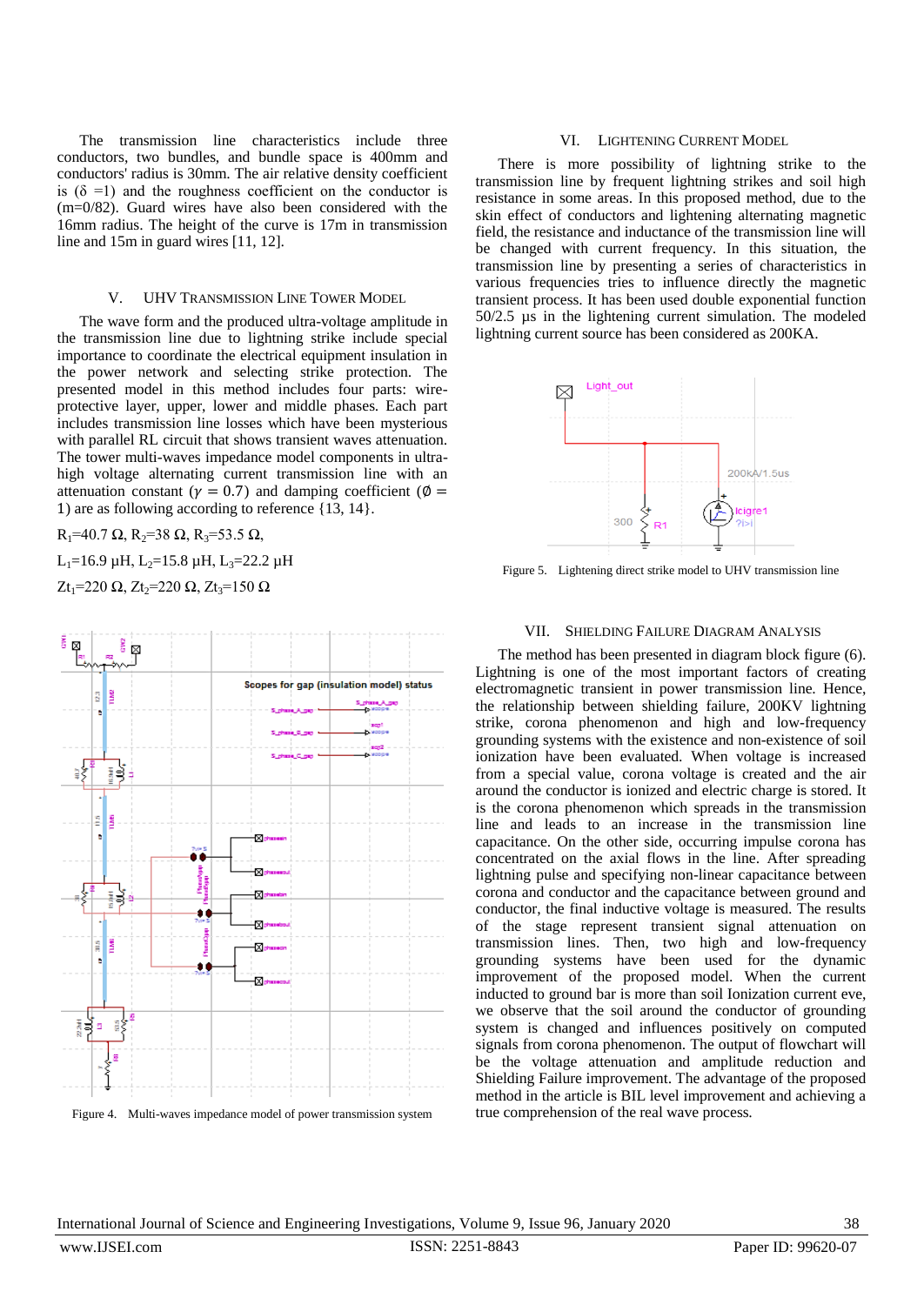## VIII. SHIELDING FAILURE ANALYSIS OF UHV TRANSMISSION **LINE**

The behavior of corona phenomenon under lightening conditions in high and low-frequency grounding systems by considering soil ionization in the simulation has been surveyed. A corona model with the high-frequency grounding system has been modeled using EMTP-RV software in UHV alternating current transmission line model and the effect of grounding system soil resistance change and pals from corona in inductive voltage signals in power system transmission line from lightning strike has been shown in the transmission line. It was demonstrated that corona phenomenon causes attenuation and damp the voltage signal and also increase the wave forehead time. It has also been shown that high-frequency grounding system by considering soil ionization includes more credit than low-frequency grounding system. The most important positive effect of corona phenomenon and soil ionization are considered in the shielding failure of UHV alternating current transmission line due to damp and attenuation of transient waves. Analyzing high voltage transmission line with 200KA lightning strike of 1600m long and 5 high voltage masts has also been considered. The analysis has been performed in intervals of 100m, 300m, 700m, 1100 and 1300 m from lightning strike point.

# IX. POWER SYSTEM TRANSMISSION LINE INDUCTIVE VOLTAGE BY SOIL IONIZATION IN THE ABSENCE OF CORONA **PHENOMENON**

In the first step of analyzing the voltage of ultra-high voltage transmission line, soil ionization was performed in transient simulation in the absence of corona phenomenon. Figure (7) shows an inductive voltage of a high voltage transmission line in the low-frequency grounding system and by considering soil ionization in the absence of corona phenomenon. Figure (8) represents the inductive voltage of a high voltage transmission line in the high-frequency grounding system in the absence of corona phenomenon by considering soil ionization. For instance, in figure (7) the voltage of ultrahigh voltage transmission line in 100m away from strike point is 2.502MV and in figure (8) the transmission line voltage is about 2.593MV.



Figure 6. Shielding failure flowchart of UHV transmission line by calculating corona and grounding system soil ionization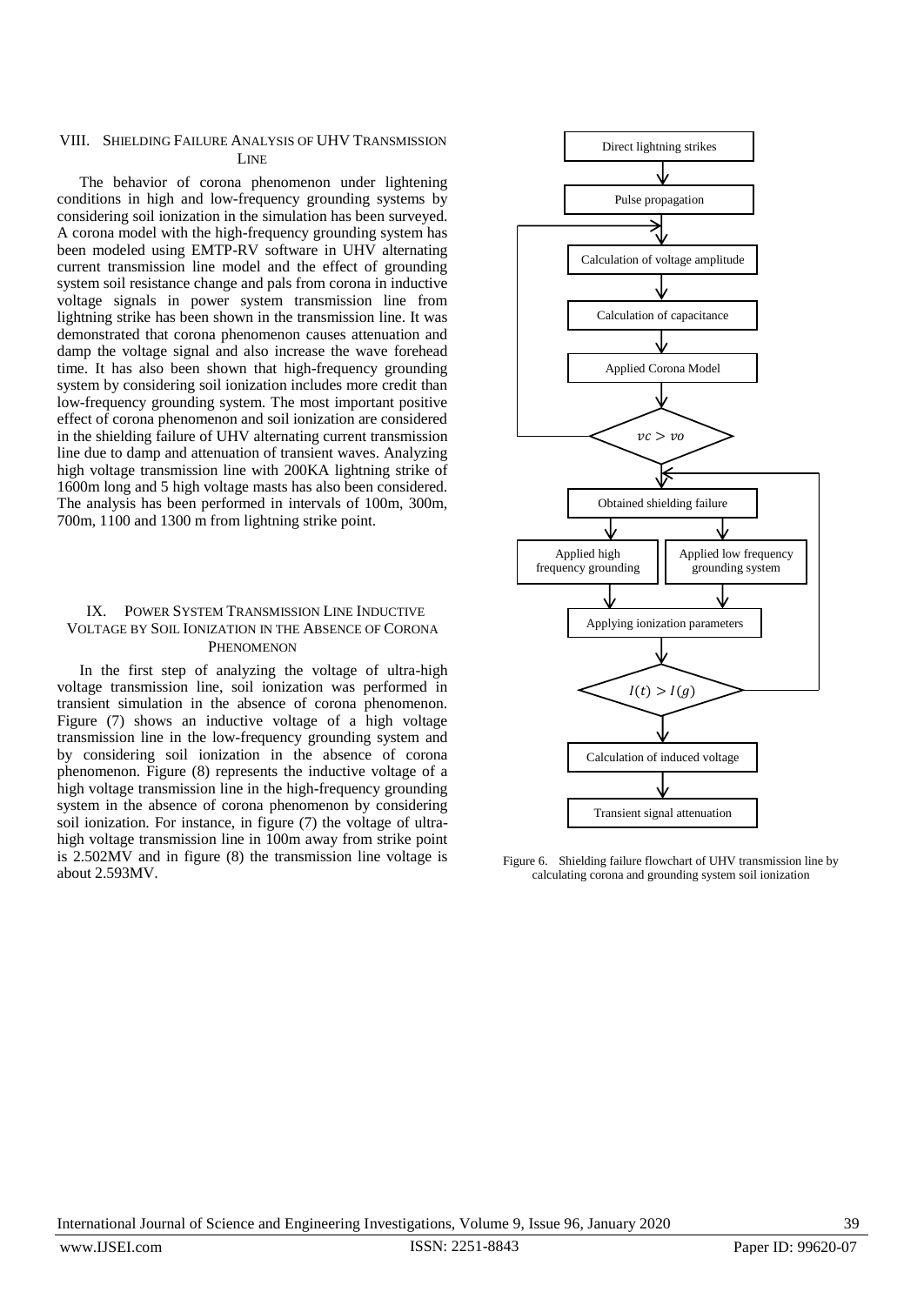

Figure 7. The voltage of ultra-high voltage transmission line in the lowfrequency grounding system by considering soil ionization in the absence of corona phenomenon



Figure 8. The voltage of ultra-high voltage transmission line in the highfrequency grounding system by considering ionization in the absence of corona

## X. POWER SYSTEM TRANSMISSION LINE INDUCTIVE VOLTAGE IN THE PRESENCE OF SOIL IONIZATION AND CORONA PHENOMENON

In the second step of analyzing the inductive voltage of ultra-high voltage transmission line, both soil ionization and corona phenomenon have been used in the electromagnetic transient simulation. Figure (9) shows an inductive voltage of ultra-high voltage transmission line in the low-frequency grounding system and in the presence of corona and soil ionization. Figure (10) shows an inductive voltage of ultra-high voltage transmission line in the high-frequency grounding system in the presence of corona phenomenon and soil ionization. For example, in figure (9), the inductive voltage in 100m away from the lightning strike point is 2.075MV and in figure (10), the inductive voltage in 100m away from the lightning strike point is 2.124MV.



Figure 9. The voltage of ultra-high voltage transmission line in lowfrequency grounding system in the presence of corona and soil ionization



Figure 10. The voltage of ultra-high voltage transmission line in highfrequency grounding system in the presence of corona and soil ionization

# XI. POWER SYSTEM TRANSMISSION LINE INDUCTIVE VOLTAGE IN THE ABSENCE OF SOIL IONIZATION AND CORONA PHENOMENON

In the third step of analyzing the inductive voltage of power transmission line, soil ionization corona phenomenon has not been considered in the simulation. Figure (11) shows an inductive voltage of ultra-high voltage transmission line in the low-frequency grounding system in the absence of corona and soil ionization. Figure (12) shows an inductive voltage of ultrahigh voltage transmission line in the high-frequency grounding system in the absence of corona phenomenon and soil ionization. As an instance, in figure (11), the inductive voltage in the high voltage transmission line in 100m away from the lightning strike point is 2.607MV and in figure (12), the inductive voltage is 2.641MV.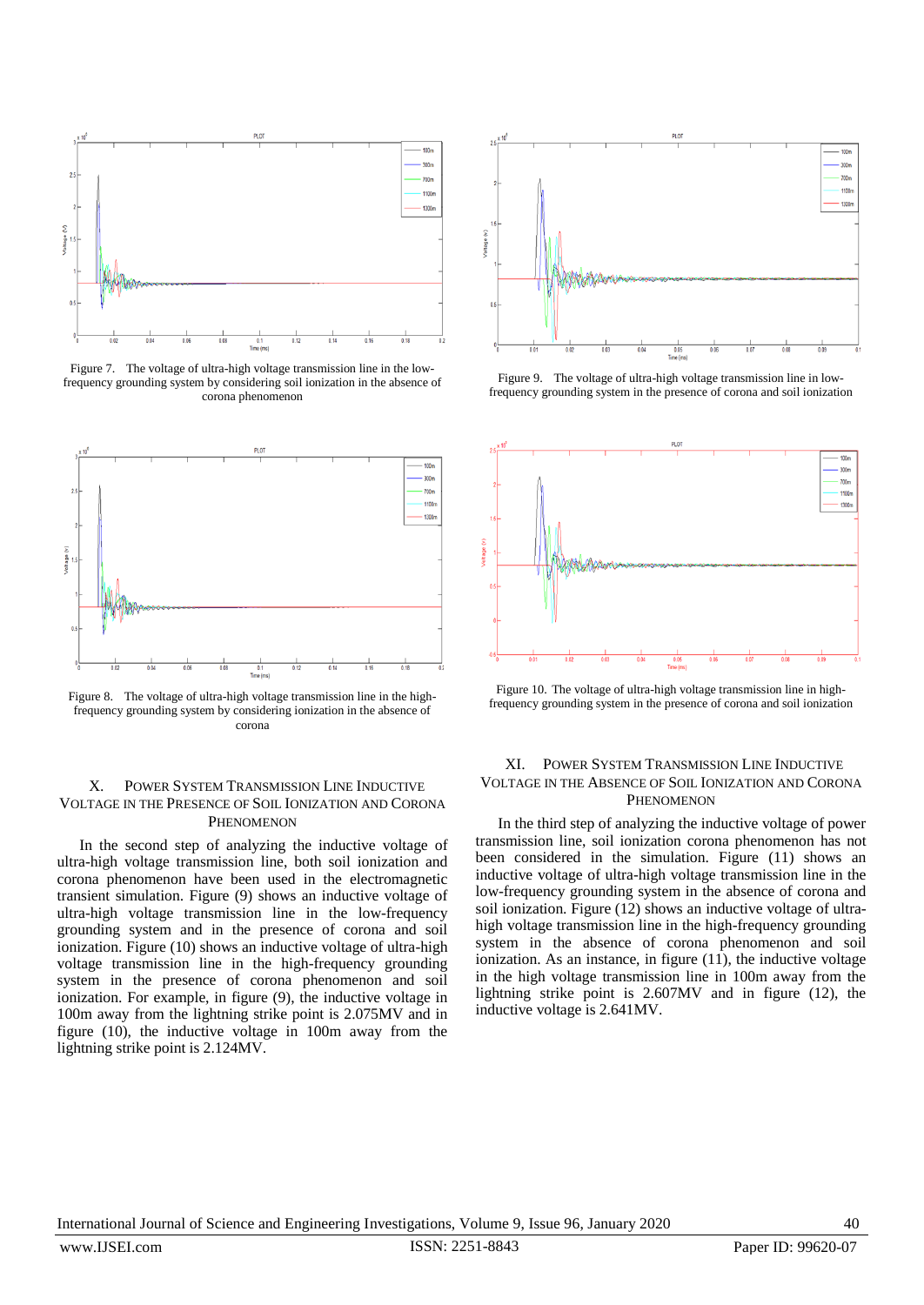

Figure 11. The voltage of ultra-high voltage transmission line in lowfrequency grounding system in the absence of corona and soil ionization



Figure 12. The voltage of ultra-high voltage transmission line in highfrequency grounding system in the absence of corona phenomenon and soil ionization

## XII. POWER SYSTEM TRANSMISSION LINE INDUCTIVE VOLTAGE IN THE PRESENCE OF CORONA PHENOMENON AND IN THE ABSENCE OF SOIL IONIZATION

In the last step of analyzing the inductive voltage of power transmission line, the simulation was performed in the presence of corona phenomenon and in the absence of soil ionization. Figure (13) shows an inductive voltage of ultra-high voltage transmission line in the low-frequency grounding system in the presence of Corona phenomenon and in the absence of soil ionization. Figure (14) shows an inductive voltage of alternating current ultra-high voltage transmission line in the high-frequency grounding system in the presence of corona phenomenon and in the absence of soil ionization. As an instance, in figure (13), the inductive voltage in 100m away from the strike point is 2.134MV and in figure (14), the inductive voltage is 2.163MV.



Figure 13. The voltage of ultra-high voltage transmission line in the lowfrequency grounding system in the presence of corona and in the absence of soil ionization



Figure 14. The voltage of ultra- high voltage transmission line in highfrequency grounding system in the presence of corona and in the absence of soil ionization

## XIII. FINAL SIMULATION RESULTS TABLE

The results from analyzing the effect of corona phenomenon on transient waves from lightning strike 200KA in alternating current ultra-high voltage transmission line have been shown in tables (2) and (3). The final results represent the effect of corona with a frequency dependent transmission line in power system inductive voltage in 100m away from the lightning strike point. The results show that the lightning ultravoltage is attenuated and distorted by various factors in the method and is spread in the transmission line. Corona phenomenon in both high and low-frequency grounding systems causes reduction of an inductive voltage amplitude of the power system transmission line.